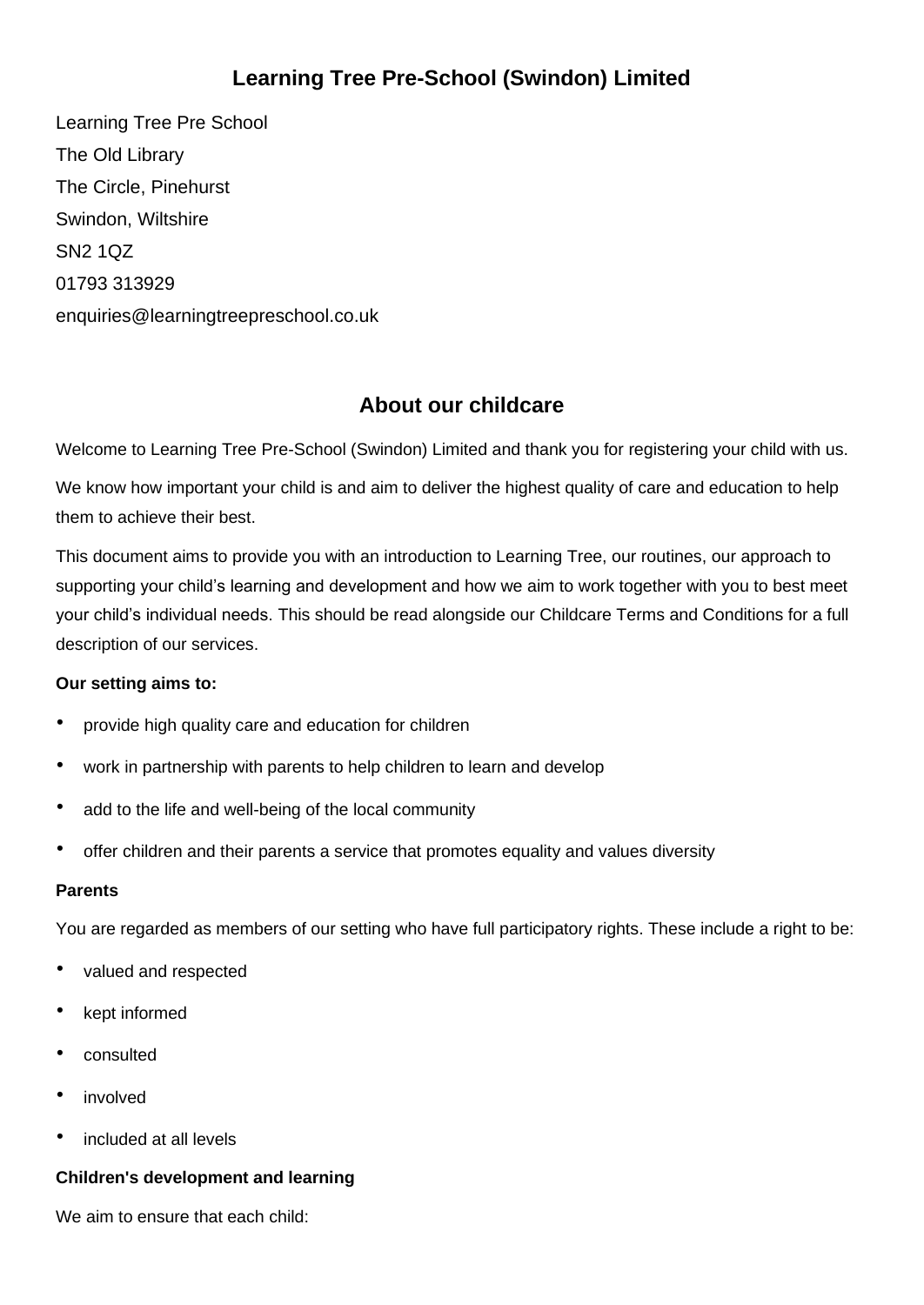- is in a safe and stimulating environment
- is given generous care and attention, because of our ratio of qualified staff to children, as well as volunteer helpers
- has the chance to join in with other children and adults to live, play, work and learn together
- is helped to take forward her/his learning and development by being helped to build on what she/he already knows and can do
- has a personal key person who makes sure each child makes satisfying progress
- is in a setting that sees parents as partners in helping each child to learn and develop
- is in a setting in which parents help to shape the service it offers
- •

#### *The Early Years Foundation Stage*

Provision for the development and learning of children from birth to five years is guided by the Early Years Foundation Stage. Our provision reflects the four overarching principles of the *Statutory Framework for the Early Years Foundation Stage* (DfE 2021):

• *A Unique Child*

Every child is a unique child who is constantly learning and can be resilient, capable, confident and selfassured.

• *Positive Relationships*

Children learn to be strong and independent through positive relationships.

• *Enabling Environments*

Children learn and develop well in enabling environments with teaching and support from adults, who respond to their individual interests and needs and help them to build their learning over time. Children benefit from a strong partnership between practitioners, parents and/or carers.

- *Learning and Development*
- Children develop and learn at different rates. The framework covers the education and care of all children in early years provision including children with special educational needs and disabilities (SEND).

#### **How we provide for learning and development**

Children start to learn about the world around them from the moment they are born. The care and education offered by our setting helps children to continue to do this by providing all the children with interesting activities that are appropriate for their age and stage of development.

*The Areas of Learning and Development comprise:*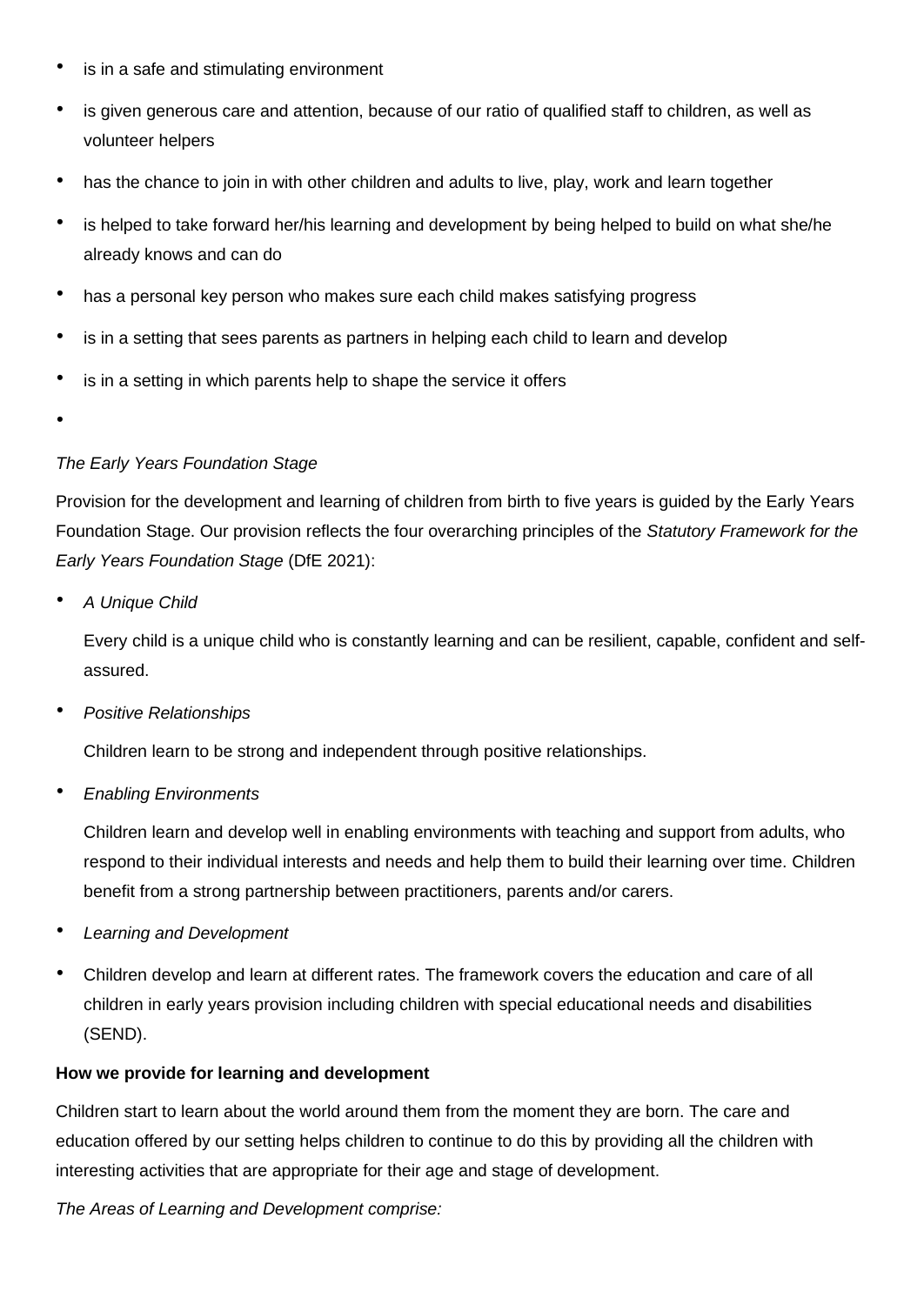## • *Prime Areas*

- **-** Personal, social and emotional development.
- **-** Physical development.
- **-** Communication and language.
- *Specific Areas*
	- **-** Literacy.
	- **-** Mathematics.
	- **-** Understanding the world.
	- **-** Expressive arts and design.

For each area, the level of progress that children are expected to have attained by the end of the Early Years Foundation Stage is defined by the Early Learning Goals. These goals state what it is expected that children will know, and be able to do, by the end of the reception year of their education.

We refer to non-statutory curriculum guidance to support our professional judgment as we assess each child's progress and level of development as they progress towards the Early Learning Goals. We have regard to these when we assess children and plan for their learning by creating a curriculum that is ambitious and meets every child's needs. Our educational programmes support children to develop the knowledge, skills and understanding they need for:

## *Personal, social and emotional development*

- self-regulation
- managing self
- building relationships

## *Physical development*

- gross motor skills
- fine motor skills

## *Communication and language*

- listening, attention and understanding
- speaking

## *Literacy*

- comprehension
- word reading
- writing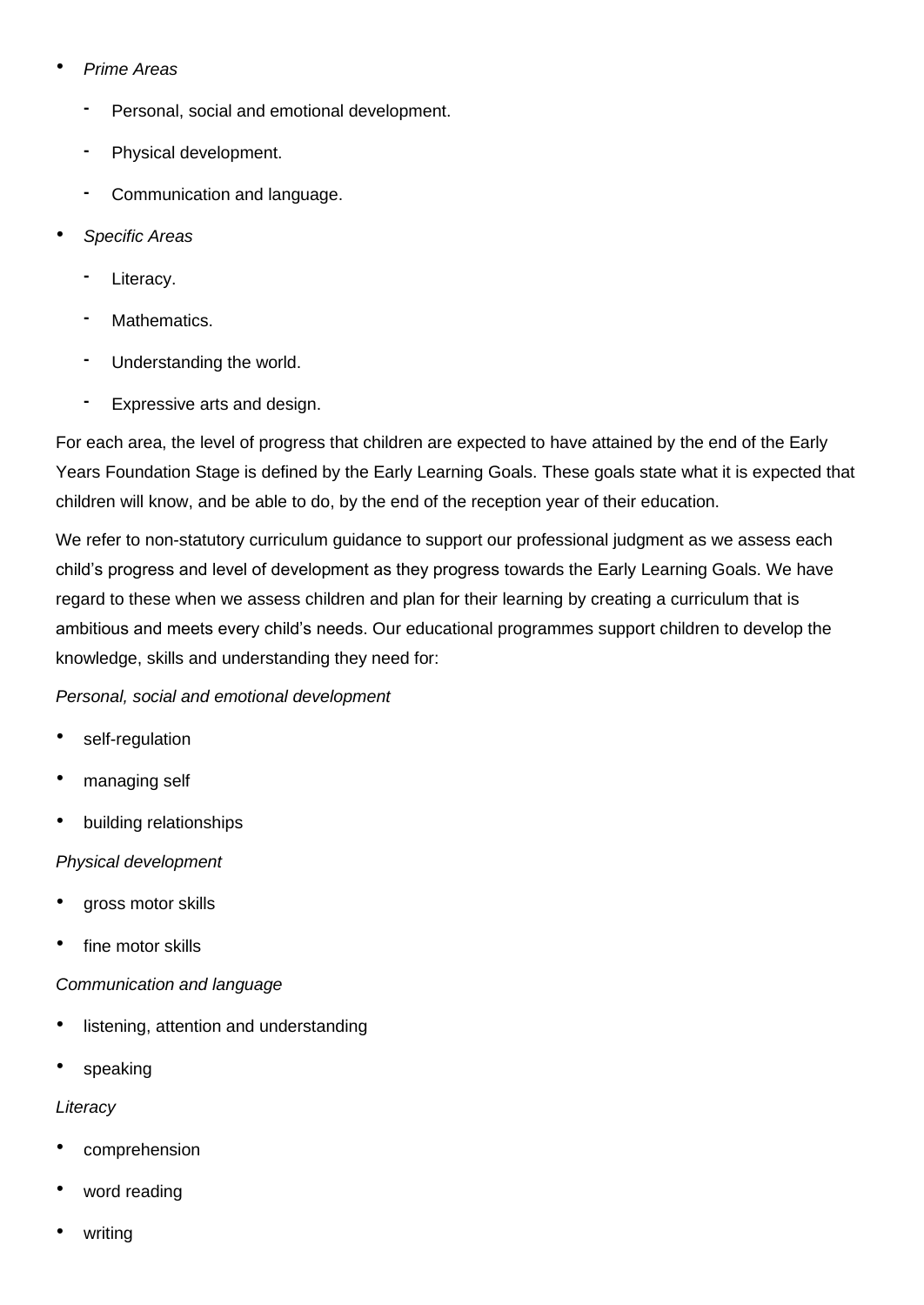#### *Mathematics*

- number
- numerical patterns

#### *Understanding the world*

- past and present
- people, culture and communities
- the natural world

## *Expressive arts and design*

- creating with materials
- being imaginative and expressive

## **Our approach to learning and development and assessment**

## *Learning through play*

Being active and playing supports young children's learning and development through doing and talking. This is how children learn to think about and understand the world around them. We use the EYFS statutory education programmes to plan and provide opportunities which will help children to make progress in all areas of learning. This programme is made up of a mixture of activities that children plan and organise for themselves and activities planned and led by practitioners.

## *Characteristics of effective learning*

We understand that all children engage with other people and their environment through the characteristics of effective learning that are described in the Early Years Foundation Stage as:

- playing and exploring engagement
- active learning motivation
- creating and thinking critically thinking

We aim to provide for the characteristics of effective learning by observing how a child engages with learning and being clear about what we can do and provide to support each child to remain an effective and motivated learner.

## *Assessment*

We assess how young children are learning and developing by observing them. We use information that we gain from observations of the children, to understand their progress and where this may be leading them. We believe that parents know their children best and we will ask you to contribute to assessment by sharing information about what your child likes to do at home and how you, as parents, are supporting development.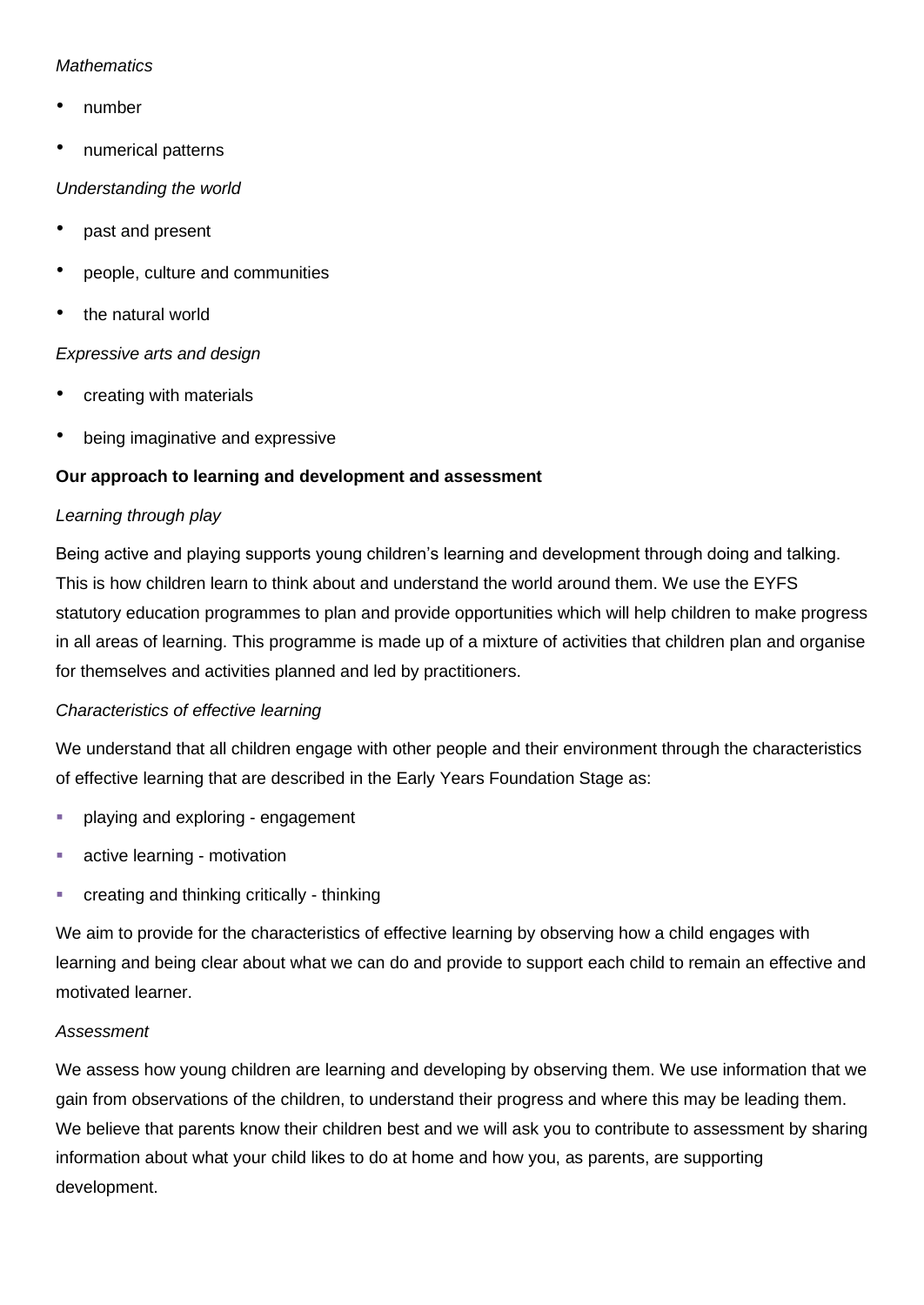We may make periodic assessment summaries of children's achievement based on our on-going observations. These help us to build a picture of a child's progress during their time with us and form part of children's records of achievement/learning journeys. We undertake these assessment summaries at regular intervals, as well as at times of transition, such as when a child moves into a different group or when they go on to school.

#### *The progress check at age two*

The Early Years Foundation Stage requires that we supply parents and carers with a short-written summary of their child's development in the three prime areas of learning and development - personal, social and emotional development; physical development; and communication and language - when a child is aged between 24 - 36 months. Your child's key person is responsible for completing the check using information from on-going observations carried out as part of our everyday practice, taking account of the views and contributions of parents and other professionals.

## **Records of achievement/learning journeys**

We keep an online learning journey for each child. Your child's learning journey helps us to celebrate together her/his achievements and to work together to provide what your child needs for her/his well-being and to make progress.

Your child's key person will work in partnership with you to keep this record. To do this you and she/he will collect information about your child's needs, activities, interests and achievements. This information will enable the key person to identify your child's progress. Together, we will then decide on how to further support your child's learning and development.

## **Working together for your children**

We maintain the ratio of adults to children in the setting that is set by the Safeguarding and Welfare Requirements. We also have volunteer parent helpers, where possible, to complement these ratios. This helps us to:

- give time and attention to each child
- talk with the children about their interests and activities
- help children to experience and benefit from the activities we provide
- allow the children to explore and be adventurous in safety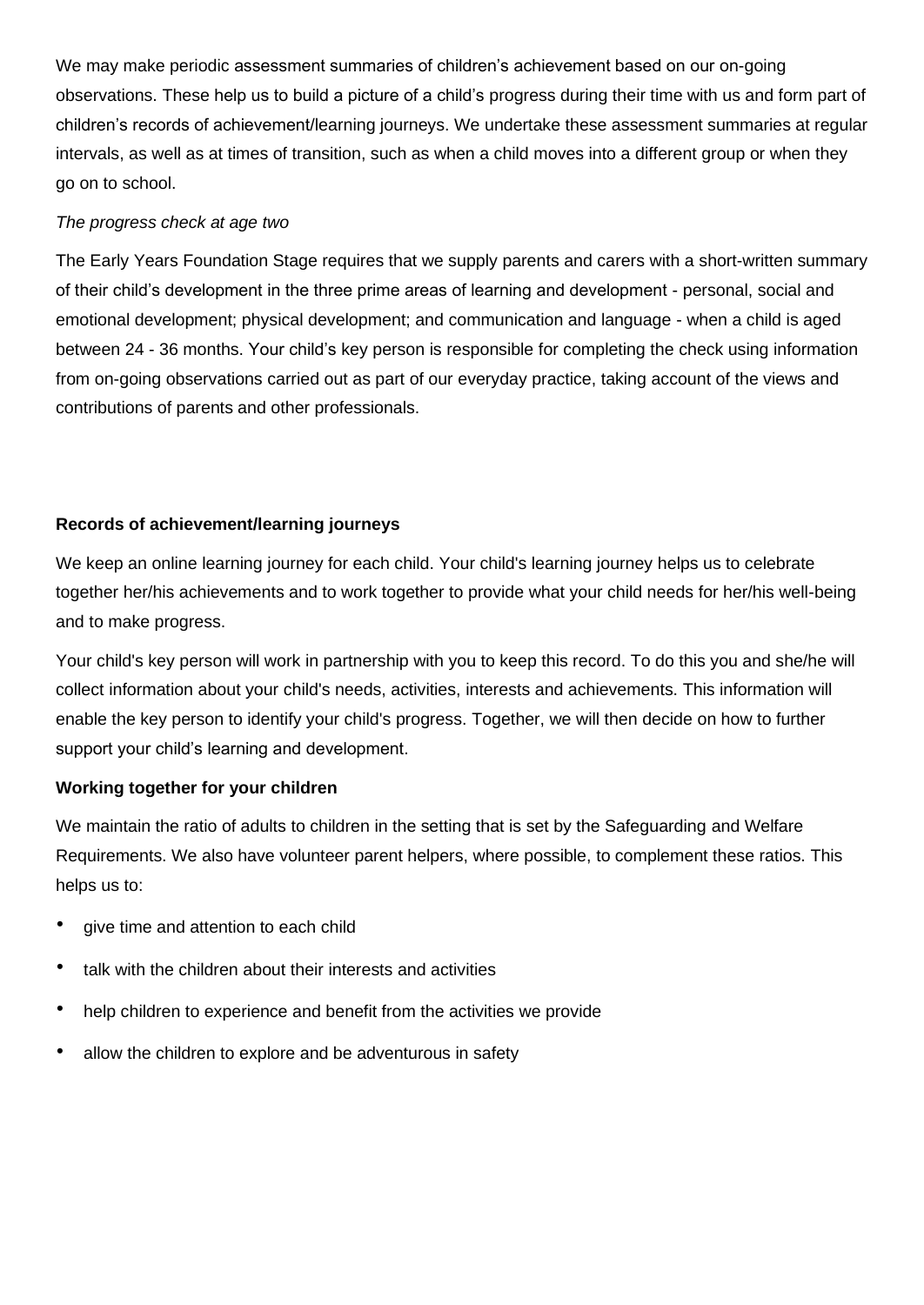The staff who work at our setting are:

| <b>Name</b>                  | <b>Job Title</b>                                                                | <b>Qualifications and Experience</b>                      |
|------------------------------|---------------------------------------------------------------------------------|-----------------------------------------------------------|
| <b>Elaine Tucker</b>         | <b>Managing Director</b>                                                        | Diploma in Pre-School Practice<br>Level 3                 |
| Emma Norton                  | Deputy manager<br><b>Designated Safeguarding</b><br>Lead/ Early Years Educator  | (Hons) Early Years and<br><b>Childhood Studies Degree</b> |
| <b>Claire-Thirston-Hewer</b> | <b>SENCO/ Early Years</b><br>Educator/Deputy<br>Designated Safeguarding<br>Lead | Bed (Hons) Teaching degree                                |
| <b>Katie Pike</b>            | Early Years Educator/<br><b>Health and Safety Officer</b>                       | Level 3 Diploma in Childcare and<br>Education             |
| Lisa Robertson               | <b>Early Years Educator</b>                                                     | Level 3 Diploma in Childcare and<br>Education             |
| Gemma Gill                   | <b>Early Years Educator</b>                                                     | Level 3 Diploma in Childcare and<br>Education             |
| Laura Turnbull               | <b>Early Years Educator</b>                                                     | NVQ Level 3 in Childcare                                  |
|                              |                                                                                 |                                                           |
|                              |                                                                                 |                                                           |
|                              |                                                                                 |                                                           |

We are open for The State of the 38 Weeks each year.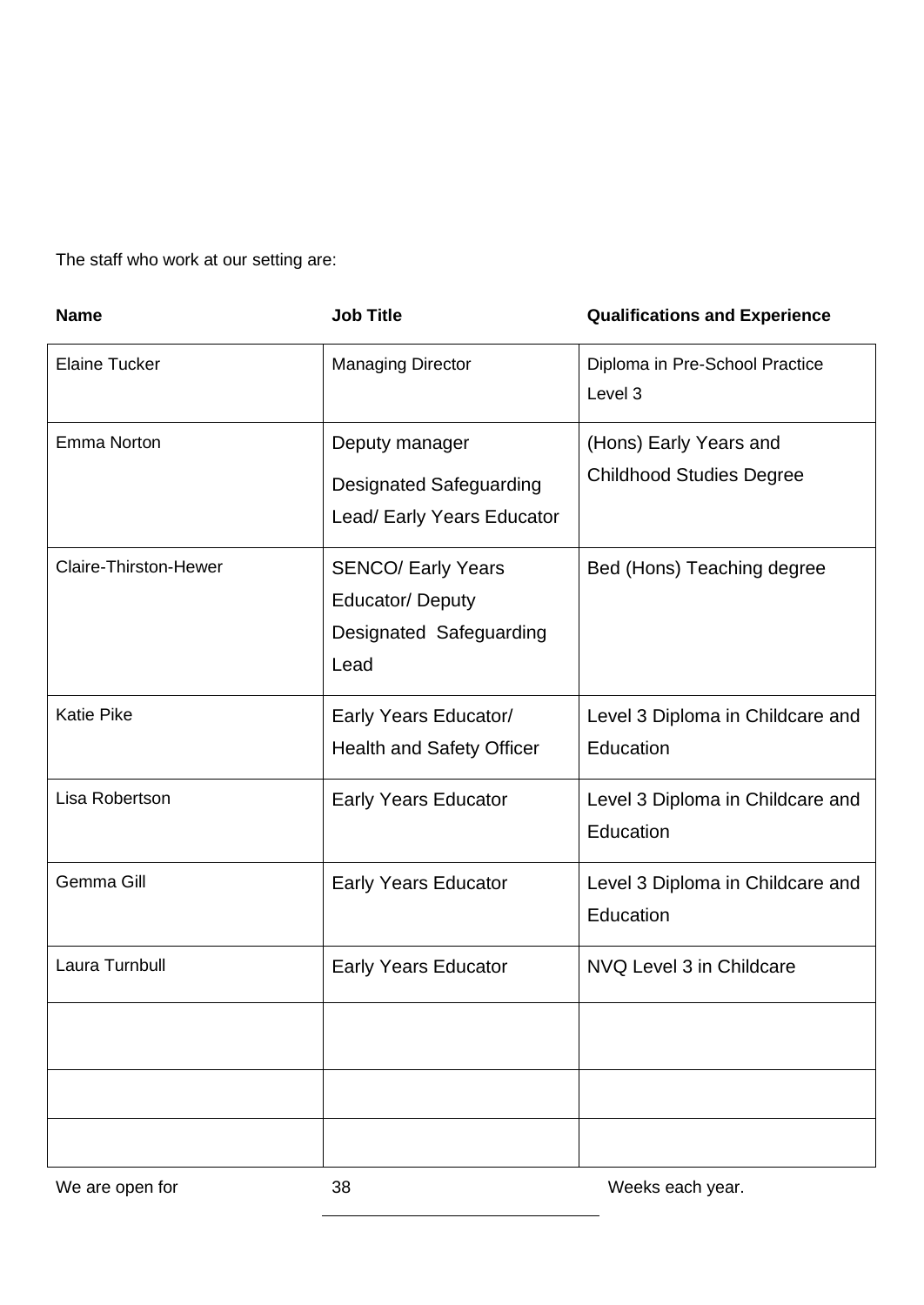| We are closed                                                         |                           |   | <b>Saturdays and Sundays</b>                       |                           |  |  |
|-----------------------------------------------------------------------|---------------------------|---|----------------------------------------------------|---------------------------|--|--|
| We are open for                                                       |                           |   | 5                                                  | Days each week. Term time |  |  |
|                                                                       | The times we are open are |   | 08.45 - 15.30                                      |                           |  |  |
| We provide care and education for young children between the ages of: |                           |   |                                                    |                           |  |  |
| 2                                                                     | and                       | 4 | Years. We accept 15 and 30 hour Government funding |                           |  |  |
|                                                                       |                           |   |                                                    |                           |  |  |

## **Available Sessions**

| <b>Morning Session:</b>   | $8:45am - 11:45am$                 | £15.00 |
|---------------------------|------------------------------------|--------|
| <b>Afternoon Session:</b> | $12:30 \text{pm} - 3:30 \text{pm}$ | £15.00 |
| All Day:                  | $8:45am - 2:45pm$                  | £30.00 |
| Extended Day (Funded)     | $8:45am - 3:30pm$                  | £4.00  |
| Extended Day (Fee Paying) | $8:45am - 3:30pm$                  | £34.00 |

## **How parents take part in the setting**

Our setting recognises parents as the first and most important educators of their children. All our staff see themselves as partners with parents in providing care and education for their children. There are many ways in which parents take part in making our setting a welcoming and stimulating place for children and parents, such as:

- exchanging knowledge about their children's needs, activities, interests and progress with our staff
- contributing to the progress check at age two
- sharing their own special interests with the children via Foundition our online system.
- taking part in events and informal discussions about the activities and curriculum provided by the setting
- joining in community activities, in which the setting takes part
- building friendships with other parents in the setting
- •

## **Joining in**

Our setting welcomes parents to join us if they would like to help at a particular session or sessions of the setting once their child has settled. Helping at the session enables parents to see what the day-to-day life of our setting is like and to join in helping the children to get the best out of their activities.

Parents can also offer to take part in a session by sharing their own interests and skills with the children.

## **Key person and your child**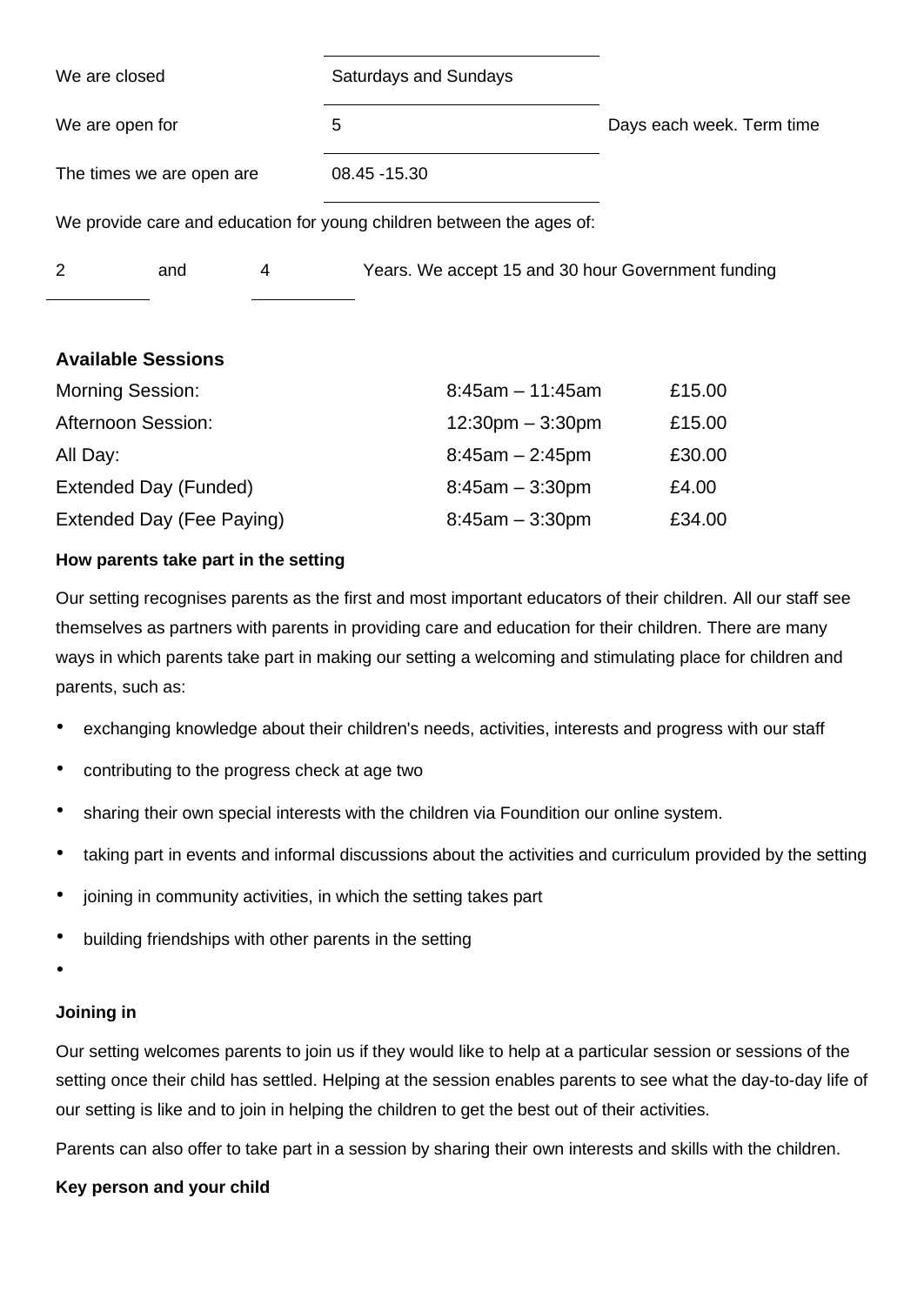Our setting uses a key person approach. This means that each member of staff has a group of children for whom she/he is particularly responsible. Your child's key person will be the person who works with you to make sure that the childcare that we provide is right for your child's particular needs and interests. When your child first starts at the setting, she/he will help your child to settle and throughout your child's time at the setting, she/he will help your child to benefit from our activities.

#### **Learning opportunities for adults**

As well as gaining childcare qualifications, our staff take part in further training to help them to keep up-to date with thinking about early years care and education. We also keep up-to-date with best practice, as a member of the Early Years Alliance, through *Under 5* magazine and other publications produced by the Alliance.

#### **The setting's timetable and routines**

Our setting believes that care and education are equally important in the experience which we offer children. The routines and activities that make up the day in our setting are provided in ways that:

- help each child to feel that she/he is a valued member of the setting
- ensure the safety of each child
- help children to gain from the social experience of being part of a group
- provide children with opportunities to learn and help them to value learning

#### **The session**

We organise our sessions so that the children can choose from, and work at, a range of activities and, in doing so, build up their ability to select and work through a task to its completion. The children are also helped and encouraged to take part in adult-led small and large group activities, which introduce them to new experiences and help them to gain new skills, as well as helping them to learn to work with others. Outdoor activities contribute to all areas of learning and development, including their health and their knowledge of the world around them. The children have the opportunity, and are encouraged, to take part in outdoor child-chosen and adult-led activities, as well as those provided in the indoor playroom(s).

#### **Snacks and meals**

We make snacks a social time at which children and adults eat together. We plan the menus for snacks so that they provide the children with healthy and nutritious food. Please tell us about your child's dietary needs, particularly any known allergies or food intolerance and we will plan accordingly.

#### **Clothing**

We provide protective clothing for the children when they play with messy activities. We encourage children to gain the skills that help them to be independent and look after themselves. These include taking themselves to the toilet and taking off, and putting on, outdoor clothes. Clothing that is easy for them to manage will help them to do this.

#### **Policies**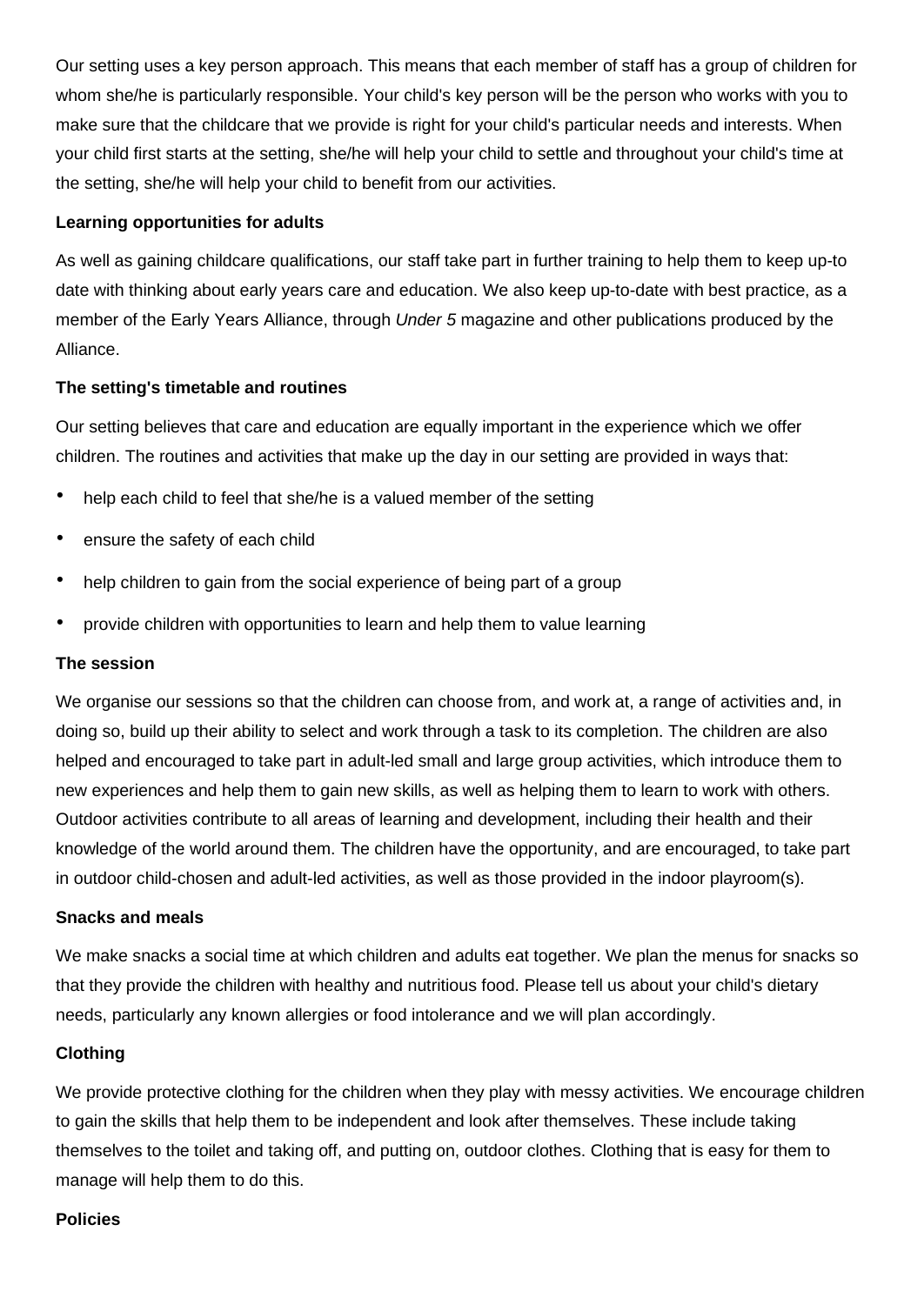Our staff can explain our policies and procedures to you. Copies of which are available in the foyer and on our website https://learningtreepreschool.co.uk/

Our policies help us to make sure that the service we provide is of high quality and that being a member of the setting is an enjoyable and beneficial experience for each child and her/his parents.

Our staff and parents work together to adopt the policies and they all have the opportunity to take part in the annual review of the policies. This review helps us to make sure that the policies are enabling our setting to provide a quality service for its members and the local community.

## **Illness and Exclusion**

We at Learning Tree Pre - school aim to promote a healthy environment for the children in our care

We ask that if a child has needed medication such as Calpol before a Pre-school session you do NOT bring them along as they are obviously feeling unwell and should not attend.

DIARRHOEA AND VOMITING All children must be kept away from Pre-School for a minimum of 48 hours after the last episode of diarrhoea or vomiting. If a child is sent home from the Pre School the 48 hours exclusion still applies. Therefore if your child is due in the following day they will not be able to attend. Children should only return to Pre School when they are well enough and have regained their appetite.

• If parents/carers notice their child becoming ill or infectious they must inform the setting and they must have regard to the exclusion list below.

• If a child becomes ill or infectious at the setting, every effort will be made to contact the parents/carers. It is essential therefore that the setting has up to date information in order to be able to contact the parents/carers during settings hours. If the parent/carer cannot be contacted, setting staff will endeavour to contact the other named contacts on the child's record.

• If the setting is unable to contact a parent/carer or other named contact, Learning Tree reserves the right to take the child to a general practitioner or hospital in an emergency. Parents/carers will be required to give signed consent for this procedure on registering their child at the setting.

#### **Information we hold about you and your child**

We have procedures in place for the recording and sharing of information [data] about you and your child that is compliant with the principles of the General Data Protection Regulations (2018) as follows:

The data is we collect is:

- 1. processed fairly, lawfully and in a transparent manner in relation to the data subject [you and your family]
- 2. collected for specified, explicit and legitimate purposes and not further processed for other purposes incompatible with those purposes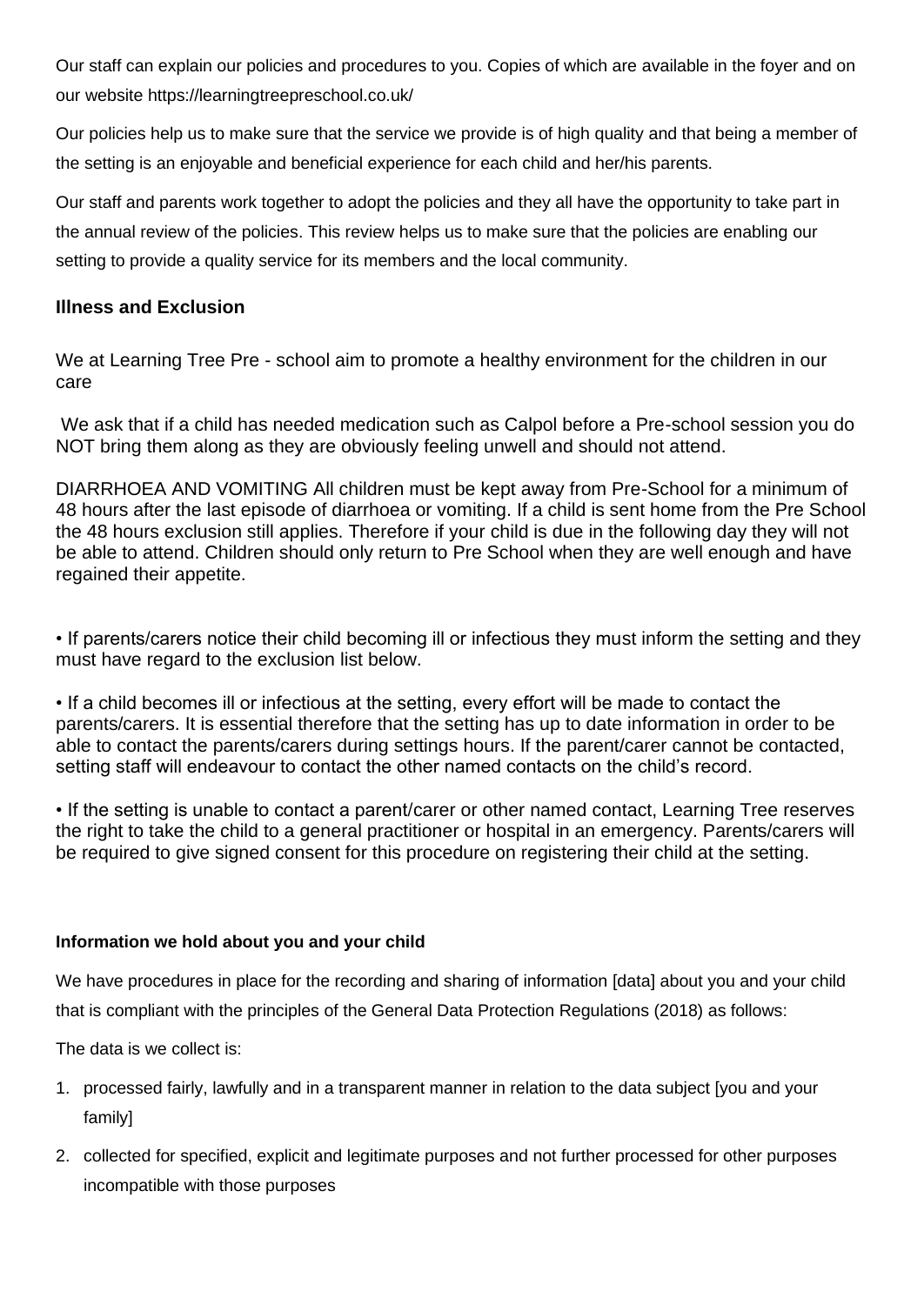- 3. adequate, relevant and limited to what is necessary in relation to the purposes for which data is processed
- 4. accurate and, where necessary, kept up-to-date
- 5. kept in a form that permits identification of data subjects [you and your family] for no longer than is necessary for the purposes for which the personal data is processed
- 6. processed in a way that ensures appropriate security of the personal data including protection against unauthorised or unlawful processing and against accidental loss, destruction or damage, using appropriate technical or organisational measures

When you register your child with us, we will provide you with a privacy notice that gives you further details of how we fulfil our obligations with regard to your data.

## **Safeguarding children**

Our setting has a duty under the law to help safeguard children against suspected or actual 'significant harm'. Our employment practices ensure that people looking after children are suitable to fulfil the requirements of their role and help to protect children against the likelihood of abuse in our setting and we have a procedure for managing complaints or allegations against a member of staff.

Our way of working with children and their parents ensures that we are aware of any problems that may emerge and can offer support, including referral to appropriate agencies when necessary, to help families in difficulty.

#### **Special educational needs**

To make sure that our provision meets the needs of each individual child, we take account of any special educational needs a child may have. We work to the requirements of the Special Educational Needs and Disability Code of Practice: 0 to 25 years (2015).

Our Special Educational Needs Co-ordinator is Claire Thirston-Hewer

#### **The management of our setting**

The setting is owned and governed by Elaine Tucker

#### **Fees**

The fees are  $E$  5 an hour payable monthly in advance by BACS. Fees must still be paid if children are absent without notice for a short period of time. If your child has to be absent over a long period of time, talk to Elaine Tucker who is the owner/director.